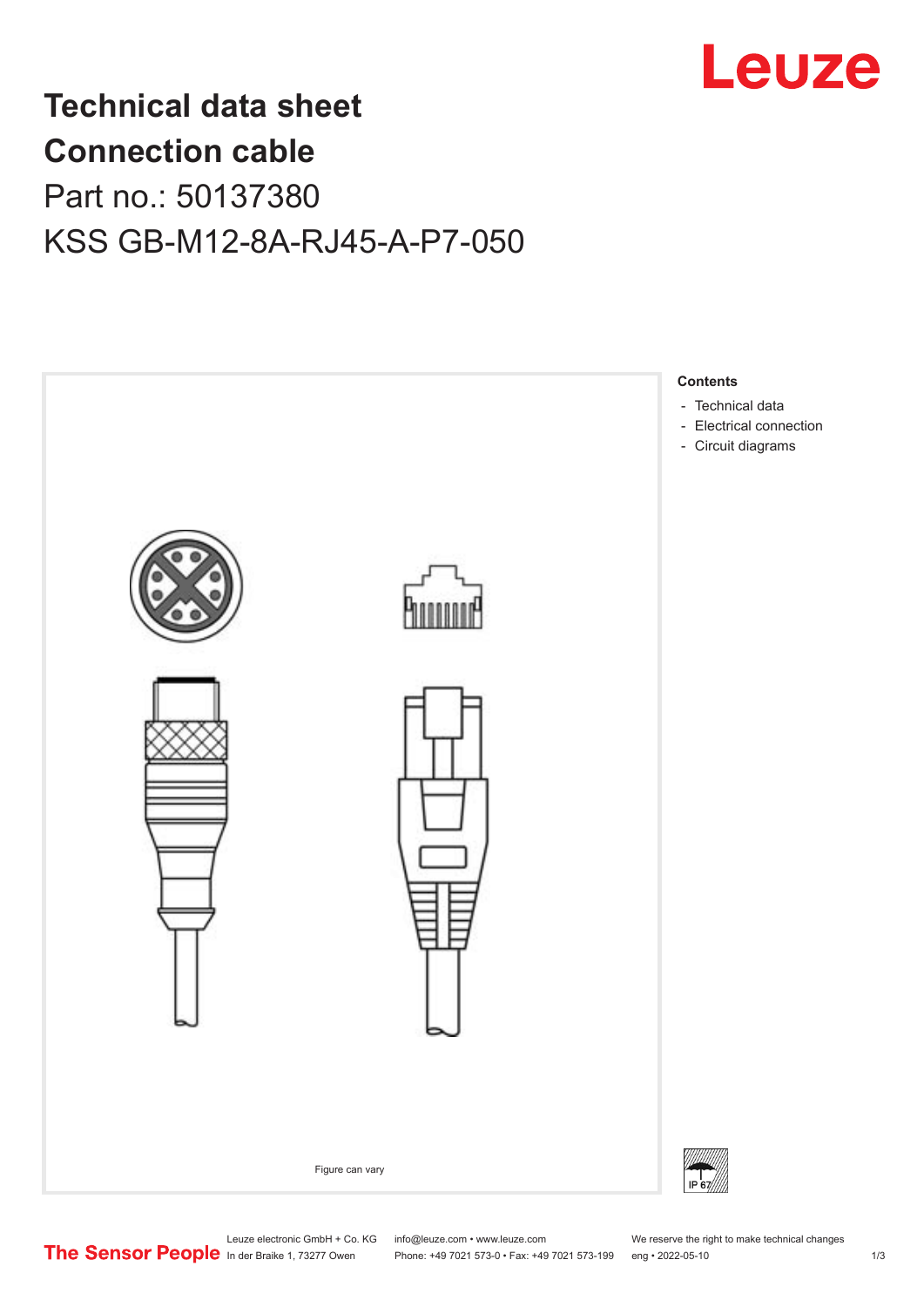#### <span id="page-1-0"></span>**Technical data**

# **Leuze**

| <b>Basic data</b>                 |                                                                                                                                         | <b>Mechanical data</b>                                          |                          |
|-----------------------------------|-----------------------------------------------------------------------------------------------------------------------------------------|-----------------------------------------------------------------|--------------------------|
| <b>Suitable for interface</b>     | Ethernet                                                                                                                                | <b>Width across flats</b>                                       | $13 \text{ mm}$          |
|                                   |                                                                                                                                         | Bending radius, flexible laying, min.                           | Min. 10 x cable diameter |
| <b>Electrical data</b>            |                                                                                                                                         | Bending radius, stationary laying, min. Min. 5 x cable diameter |                          |
|                                   |                                                                                                                                         |                                                                 |                          |
| Performance data                  |                                                                                                                                         | <b>Operation and display</b>                                    |                          |
| <b>Operating voltage</b>          | Max. 125 V AC/DC                                                                                                                        |                                                                 |                          |
|                                   |                                                                                                                                         | <b>Environmental data</b>                                       |                          |
| <b>Connection</b>                 |                                                                                                                                         | Ambient temperature, operation,                                 | $-2570 °C$               |
|                                   |                                                                                                                                         | flexible use                                                    |                          |
| <b>Connection 1</b>               |                                                                                                                                         | Ambient temperature, operation,                                 | $-25$ 80 °C              |
| <b>Type of connection</b>         | Connector                                                                                                                               | stationary use                                                  |                          |
| <b>Thread size</b>                | M <sub>12</sub>                                                                                                                         | <b>Certifications</b>                                           |                          |
| <b>Type</b>                       | Male                                                                                                                                    |                                                                 |                          |
| No. of pins                       | 8-pin                                                                                                                                   | Degree of protection                                            | IP 20 (RJ 45)            |
| Encoding                          | X-coded                                                                                                                                 |                                                                 | IP 67 (M12)              |
| Version                           | Axial                                                                                                                                   |                                                                 |                          |
| <b>Connector, LED</b>             | <b>No</b>                                                                                                                               | <b>Classification</b>                                           |                          |
| <b>Connection 2</b>               |                                                                                                                                         | <b>Customs tariff number</b>                                    | 85444290                 |
| <b>Type of connection</b>         | <b>RJ45</b>                                                                                                                             | <b>ECLASS 5.1.4</b>                                             | 27279201                 |
| <b>Type</b>                       | Male                                                                                                                                    | <b>ECLASS 8.0</b>                                               | 27279218                 |
| No. of pins                       | 8-pin                                                                                                                                   | <b>ECLASS 9.0</b>                                               | 27060311                 |
| <b>Version</b>                    | Axial                                                                                                                                   | <b>ECLASS 10.0</b>                                              | 27060311                 |
|                                   |                                                                                                                                         | <b>ECLASS 11.0</b>                                              | 27060311                 |
| <b>Cable properties</b>           |                                                                                                                                         | <b>ECLASS 12.0</b>                                              | 27060311                 |
| <b>Number of conductors</b>       | 8 Piece(s)                                                                                                                              | <b>ETIM 5.0</b>                                                 | EC001855                 |
| Wire cross section                | $0.14 \, \text{mm}^2$                                                                                                                   | <b>ETIM 6.0</b>                                                 | EC001855                 |
| <b>AWG</b>                        | 26                                                                                                                                      | <b>ETIM 7.0</b>                                                 | EC001855                 |
| Sheathing color                   | Green                                                                                                                                   |                                                                 |                          |
| <b>Shielded</b>                   | Yes                                                                                                                                     |                                                                 |                          |
| Silicone-free                     | Yes                                                                                                                                     |                                                                 |                          |
| Cable design                      | Interconnection cable                                                                                                                   |                                                                 |                          |
| Cable diameter (external)         | 6.4 mm                                                                                                                                  |                                                                 |                          |
| <b>Cable length</b>               | 5,000 mm                                                                                                                                |                                                                 |                          |
| <b>Sheathing material</b>         | <b>PUR</b>                                                                                                                              |                                                                 |                          |
| <b>Wire insulation</b>            | PE                                                                                                                                      |                                                                 |                          |
| Suitability for drag chains       | <b>No</b>                                                                                                                               |                                                                 |                          |
| Properties of the outer sheathing | Free of CFC, cadmium, silicone and<br>lead, easily machine-processable                                                                  |                                                                 |                          |
| Resistance of the outer sheathing | Good oil, gasoline and chemical<br>resistance in accordance with VDE 072,<br>flame retardant in accordance with IEC<br>60332 / VDE 0472 |                                                                 |                          |

### **Electrical connection**

**Connection 1**

| Type of connection    | Connector       |
|-----------------------|-----------------|
| <b>Thread size</b>    | M <sub>12</sub> |
| <b>Type</b>           | Male            |
| No. of pins           | 8-pin           |
| Encoding              | X-coded         |
| Version               | Axial           |
| <b>Connector, LED</b> | <b>No</b>       |

#### **Connection 2**

**Type of connection** RJ45